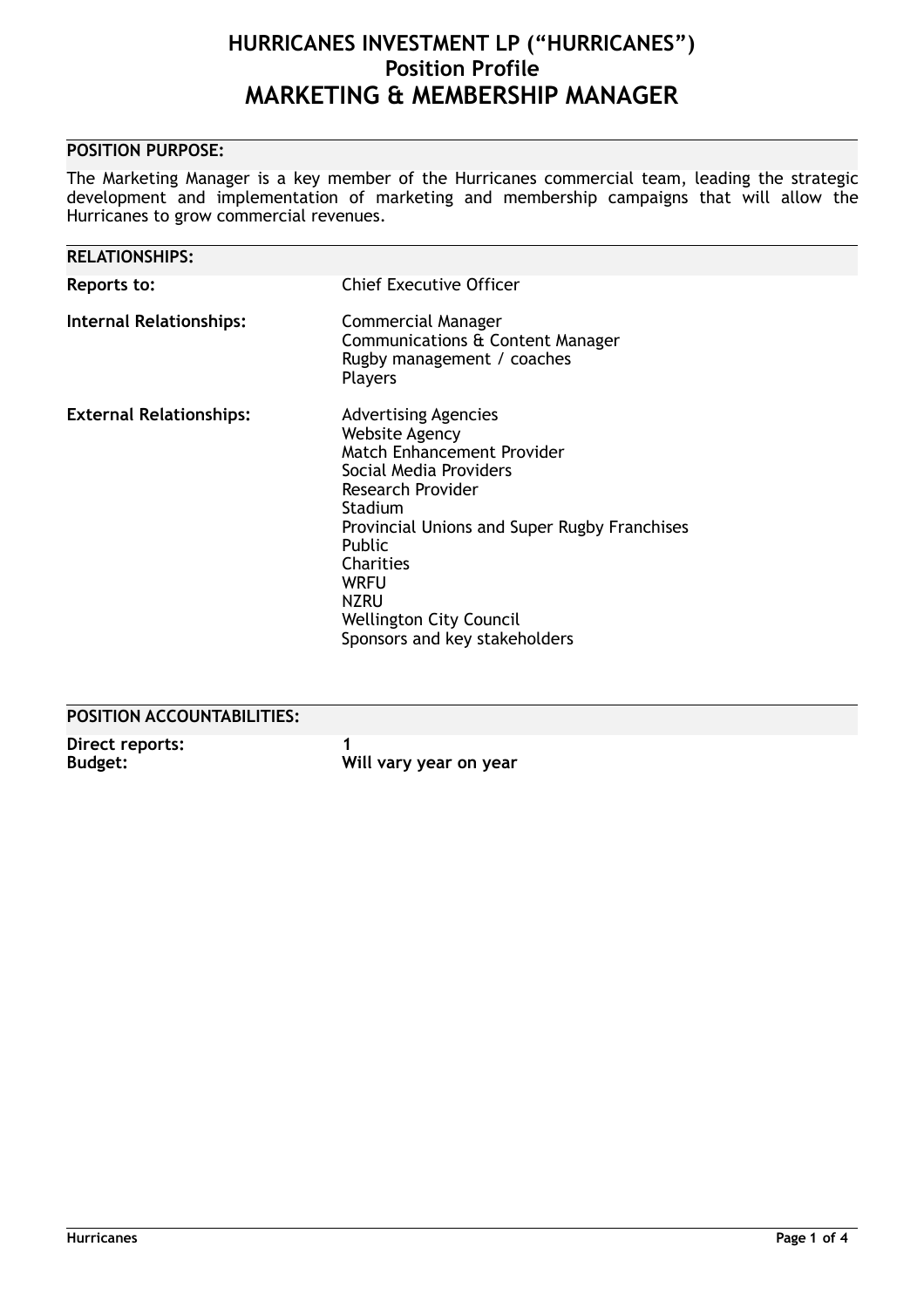**KEY ACCOUNTABILITIES PERFORMANCE INDICATORS**

**Purpose, Vision and Values**

Participating in the development of the Hurricanes strategic business plans that provides for:

- 1. Winning performances and a successful team
- 2. Promoting and marketing games
- 3. Growing market share
- 4. Maintaining and building ongoing commitment of players, administrators and contractors
- 5. Identifying and development of market trends and developments

Lead the development of Marketing, Ticketing and Membership activity and operational planning

Determine the annual budgetary requirements for Marketing (including ticketing and membership programme)

Presentation of Board papers and other reports for CEO on marketing (including ticketing and membership) strategy as required

### **Marketing**

Oversee and implement all marketing activity associated with the development and promotion of the Hurricanes brand. This includes:

- 1. Communication of the brand
- 2. Conducting research into brand recognition and support
- 3. Preparation and submission of end of season reports
- 4. Ensuring NZRU marketing and commercial guidelines are complied with
- 5. Leading event management activities including the formulation of match enhancement programmes for each season in conjunction with the Match Enhancement Provider
- 6. Develop and implement mascot strategy
- 7. Oversee production and sign off on all marketing material
- 8. Deliver membership / ticketing strategy and campaign to achieve annual goals

Brand research indicates strong market support and high recognition Recognition of brand values by target audiences Meet ticket sales targets

Positive feedback from match enhancement research

Participate in planning sessions as required Contribution to planning rated as valuable

Annual plan created and signed off by the CEO

Annual budget approved by the CEO Papers presented and approved

**Stakeholder Communication**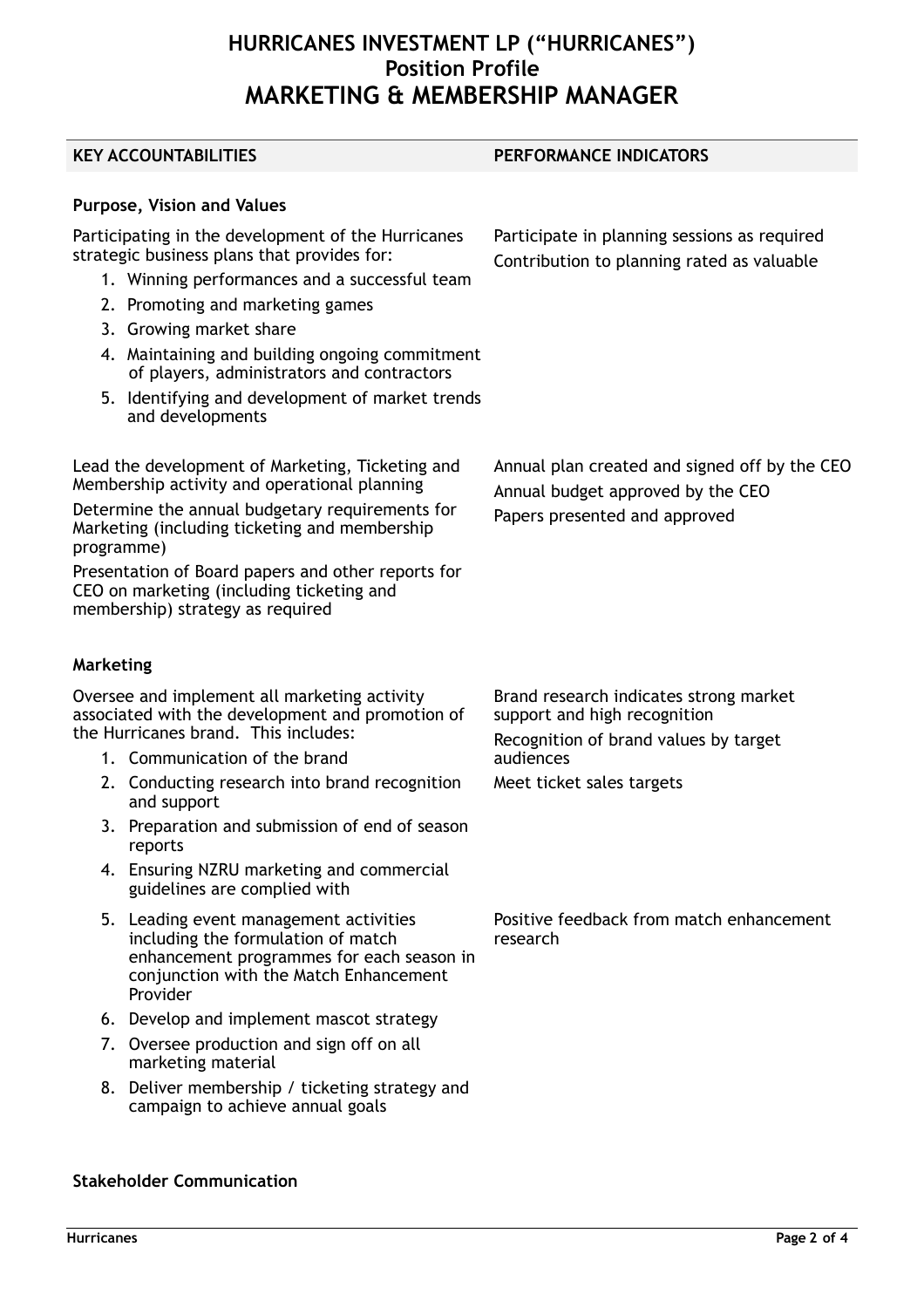| PERFORMANCE INDICATORS                                                                                                                                     |  |
|------------------------------------------------------------------------------------------------------------------------------------------------------------|--|
| Stakeholders receive effective communication<br>of all relevant information.                                                                               |  |
| All Hurricanes publications, including match<br>programmes, annual reports and handbooks,<br>are produced to a high standard on time and<br>within budget. |  |
|                                                                                                                                                            |  |
|                                                                                                                                                            |  |
| Website content updated on a regular basis<br>and all websites to be of a high standard.                                                                   |  |
|                                                                                                                                                            |  |
| Social media content is updated regularly and<br>consistent with the current campaign e.g<br>brand, sales, bio etc                                         |  |
|                                                                                                                                                            |  |
|                                                                                                                                                            |  |
| Supporter correspondence dealt with in a<br>timely manner.<br>Match day experience enhanced by big screen<br>and match program content.                    |  |
|                                                                                                                                                            |  |
| Feedback confirms that behaviours are<br>actively modelled.                                                                                                |  |
|                                                                                                                                                            |  |

**Teamwork**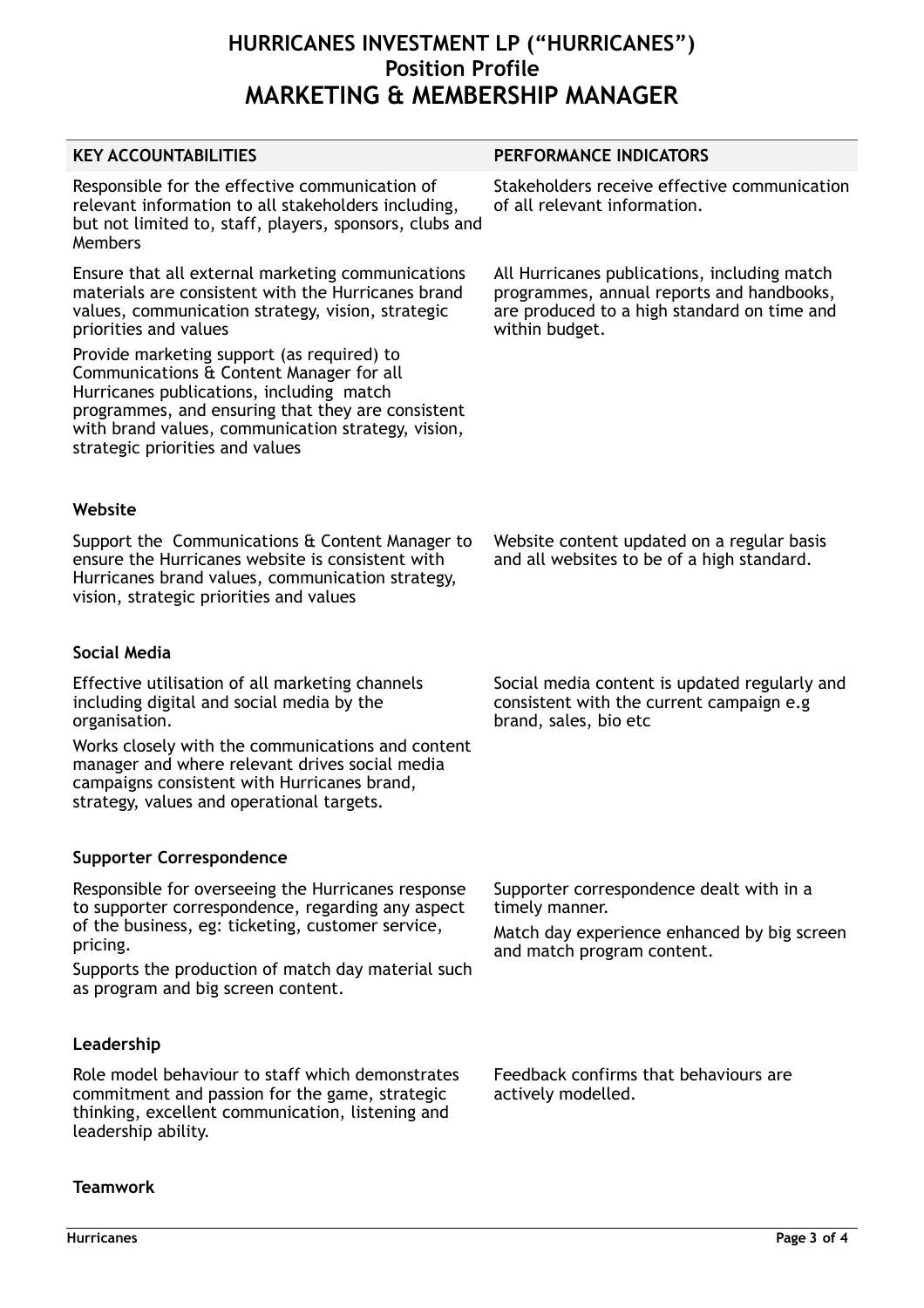#### **KEY ACCOUNTABILITIES PERFORMANCE INDICATORS**

Willingly shares information with others and guides Willingly shares information with others and guides Encourages and supports the contribution<br>them on all marketing and communications matters. and work of others as appropriate

and work of others as appropriate.

Works with the Hurricanes Commercial team to ensure maximum benefit is received from all initiatives.

## **COMPETENCIES OF THE POSITION HOLDER:**

## **Work Organisation/Planning**

- Is logical, structured and systematic in planning and completing their workload
- Is skilled in time and operational management of day to day tasks
- Has mastered and can demonstrate use of effective systems for monitoring and tracking work
- Project management skills

## **Communication Skills**

- Excellent written and verbal communication skills
- Editing skills
- Can easily establish rapport with people from a wide variety of backgrounds
- Proven ability to build and maintain effective long term relationships with key stakeholders
- Proven and effective good customer service skills

## **Teamwork**

- Has effective working relationships with colleagues
- Demonstrated ability to work effectively as a member of a team
- Readily and willingly shares information and supports the work of others
- Works hard to resolve conflict and maintain harmony
- Generally works collaboratively and co-operatively with others

## **Management**